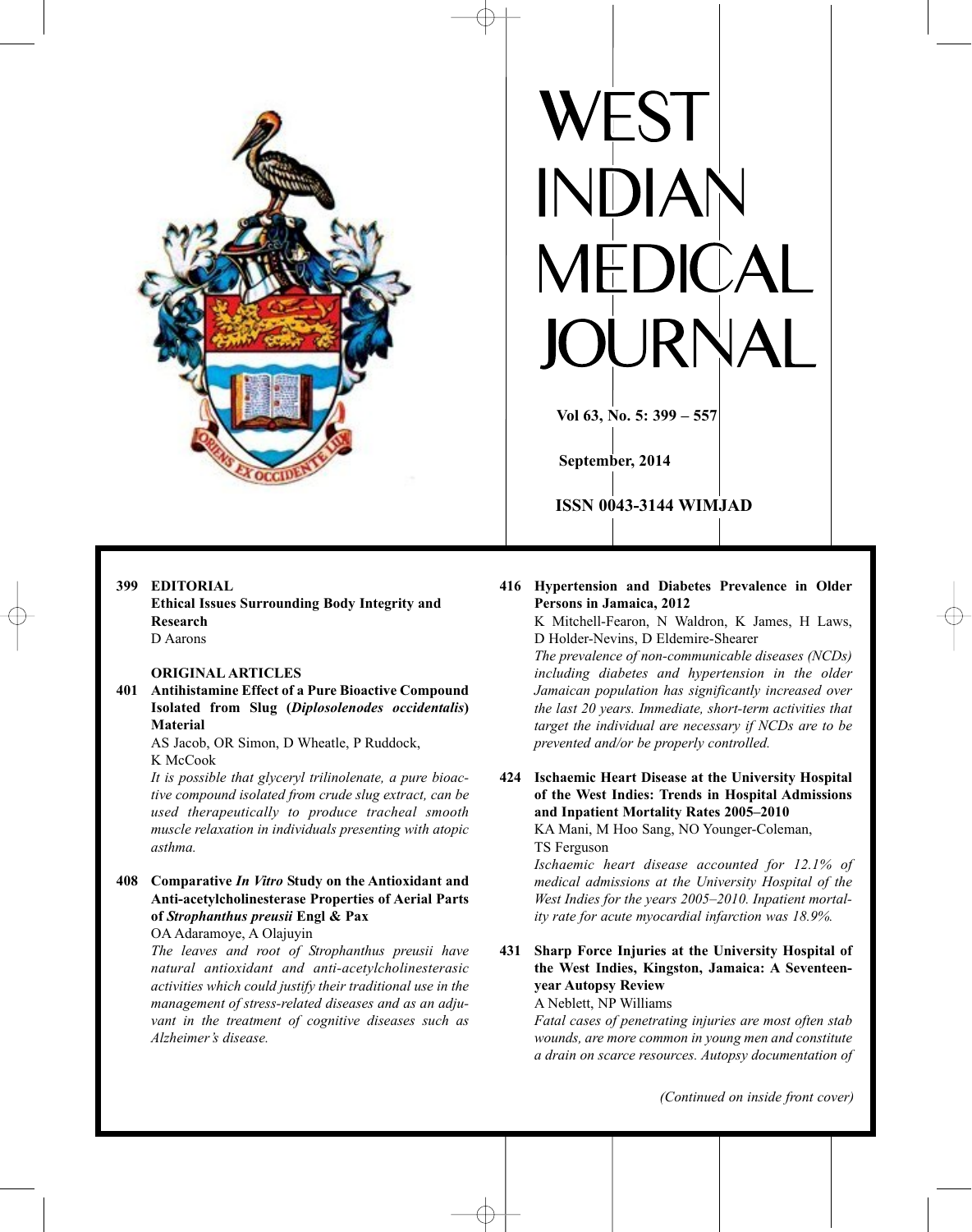## *EDITORIAL BOARD*

*Chairman S Ramsewak*

*Editor-in-Chief EN Barton*

#### *Associate Editors*

*D Cohall DT Gilbert A Hennis G Hutchinson T Seemungal*

#### *Assistant Editors*

*W Abel MO Castillo-Rangel T Clarke T Ferguson W Francis J Plummer PJ Ramphal AK Soyibo H Trotman*

### *Deans*

*JM Branday H Fletcher S Ramsewak R Roberts (Director, UWI Clinical Training Programme)*

## *Treasurer*

*E Robinson*

*T Alleyne, F Bennett, C Christie-Samuels, IW Crandon N Duncan, Y Fugita, F Henry J Hospedales (CARPHA), T Jones, GC Lalor (ICENS) W McLaughlin, MO Owolabi, A Pearson, T Richards DT Simeon (CARPHA), MF Smikle, Y Zhao*

#### *Editorial Advisory Board*

*B Bain, J Bennett, M Boyne, FC Brosius III, G Burkett, W De La Haye, H Daisley, D Eldemire-Shearer, C Escoffery, LF Ferder JP Figueroa, J Frederick, B Hanchard, N Kissoon M Lee, A McCaw-Binns, C Ogunsalu, OO Oguntibeju A Ojo, H Reid, M Samms-Vaughan, GR Serjeant, WH Swanston, AAE Verhagen, M Voutchkov, RJ Wilks, R Young*

#### *Past Editors*

*JL Stafford 1951–1955 JA Tulloch 1956–1960 D Gore 1961 CP Douglas 1962 D Gore 1963–1966 P Curzen 1967 RA Irvine 1967–1969 TVN Persaud 1970–1972 GAO Alleyne 1973–1975 V Persaud 1975–1995 D Raje 1995–1996 WN Gibbs 1996–1999*

*Continued from front cover*

*injuries at the University Hospital of the West Indies requires improvement and synoptic reporting may be of value.*

# **436 Urinary Angiotensinogen as a Potential Biomarker of Intrarenal Renin-angiotensin System Activity in Chinese Patients with Chronic Kidney Disease**

Z Xu, B Xu, C Xu

*Urinary angiotensinogen might be a potential biomarker of intrarenal angiotensin II activity in patients with chronic kidney disease.*

**443 The Prevalence of Asthma in an Adult Population in Khorramabad, Iran**

A Amiri, S Asadi, V Almasi, A Ghobadi

*The prevalence of asthma in Khorramabad in our study was more than in similar studies in Iran and other countries. Doing analytical studies on the prevalence of asthma and its risk factors is recommended.*

# **447 Outcomes and Health-related Quality of Life following Intensive Care Unit Stay in Barbados**

TT Semei-Spencer, S Kinthala, M Fakoory, P Gaskin, S Hariharan, YK Areti

*There is an inverse correlation between Short Form 36 scores and acute physiology and chronic health evaluation (APACHE) IV score. The health-related quality of life, 90 days after the patients were discharged from the intensive care unit, is average or above average in the majority of the patients.*

## **454 The Economic Burden of Femoral Neck Fractures in Jamaica** KD Vaughan, C Gordon, G Ducasse, S Williams

*As the world's population ages, the incidence of femoral neck fractures will rise. The cost of treating such fractures poses a significant challenge to most countries. Jamaica's cost is similar to that of other developing countries.*

**460 Total Lymphocyte Count and Haemoglobin Concentration Combined as a Surrogate Marker for Initiating Highly Active Antiretroviral Therapy in a Resource-limited Setting as against CD4 Cell Count**

AC Dhamangaonkar, A Mathew, AR Pazare

*Continued on Inside Back Cover*

#### **BUSINESS INFORMATION**

**Copyright:** Material printed in the Journal is covered by copyright and may not be reproduced in whole or in part without the written permission of the Editor. Single photocopies may be made by individuals without obtaining prior permission. **Microform:** The Journal is available in microform from Bell and Howell Information and Learning. **Abstracting and Indexing:** The Journal is currently included in major abstracting and indexing services. **Correspondence** should be addressed to: **THE EDITOR-IN-CHIEF, MAILING ADDRESS: West Indian Medical Journal, Faculty of Medical Sciences, The University of the West Indies, Kingston 7, Jamaica Webpage: http://myspot.mona.uwi.edu/fms/wimj/, www.scielo.org E-mail: wimj@uwimona.edu.jm Telephone: (876) 927-1214 Fax: (876) 927-1846 ANNUAL SUBSCRIPTION:** Overseas US\$175.00 Jamaica J\$9500.00

West Indian Medical Journal

#### Published by the Faculties of Medical Sciences, The University of the West Indies, Mona, Jamaica, St Augustine, Trinidad and Tobago and Cave Hill, Barbados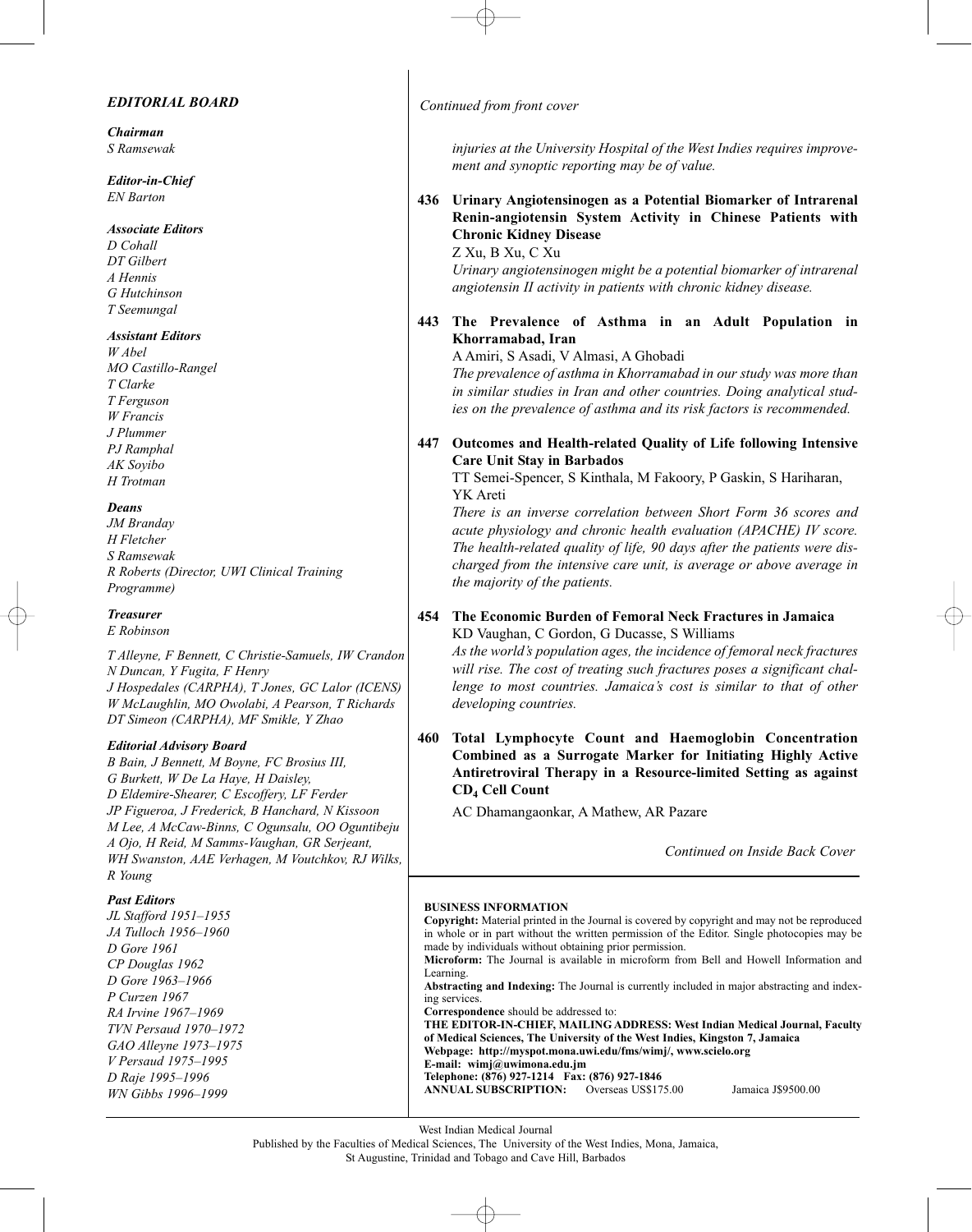*Adding haemoglobin to total lymphocyte count improves the sensitivity of the marker to predict*  $CD_4$  *count < 200/mm3, thus ensuring initiation of highly active antiretroviral therapy and thereby reducing investigational costs.*

**465 Normal Ranges for Acute Phase Reactants (Interleukin-6, Tumour Necrosis Factor-alpha and Creactive Protein) in Umbilical Cord Blood of Healthy Term Neonates at the Mount Hope Women's Hospital, Trinidad**

## A Khan, Z Ali

*A prospective study was conducted on 162 umbilical cord blood samples of healthy term neonates at the Mount Hope Women's Hospital in Trinidad to determine reference values for interleukin-6, tumour necrosis factoralpha and C-reactive protein.*

# **470 The Evaluation of the Effects of Paternal and Maternal Silent Coeliac Disease on Birthweight and Gestational Age in Newborns**

H Kahveci, MI Turan, A Cayir, F Laloglu, V Ertekin, Z Orbak

*Silent coeliac disease may occur in parents especially in mothers of preterm and small gestational age infants, even in the absence of apparent clinical indications.*

# **474 A Comparative Survey of Pacemaker Implantation in Trinidad and Tobago in 2005 and 2009**

R Henry, T Dookie, E Primus

*This study compares the cardiac pacemaker implantation rates in Trinidad and Tobago in 2005 and 2009 and examines the rate of implantation compared to the gross domestic product (GDP) of Trinidad and Tobago and other countries.*

# **479 The Use of Analgesic Drugs in Patients with Sickle Cell Painful Crisis**

I Boyd, M Gossell-Williams, MG Lee

*Painful crisis in patients with sickle cell anaemia is associated with severe pain in 75% and most will require second-line therapy for adequate resolution. Physicians need to provide adequate pain relief to decrease morbidity in these patients.*

# **484 About the Foreskin: Parents' Perceptions and Misconceptions**

## AS Cooblal, B Rampersad

*The results of this study highlight that there is a lot of misunderstanding and ignorance of the facts relating to the function of the foreskin in children. There is an obvious need for better parent education.*

## **DENTAL FORUM**

**490 A Cross-sectional Study of Patients' Satisfaction with Dental Care Facilities: A Survey of Adult Treatment at the University of the West Indies, School of Dentistry** RL Balkaran, T Osoba, R Rafeek

*The levels of satisfaction with the dental care at the University of the West Indies School of Dentistry were measured using the dental satisfaction questionnaire developed by Davies and Ware (1982). High levels of overall satisfaction with dental care were found at this facility.*

# **499 Dental Erosion and Medical Conditions: An Overview of Aetiology, Diagnosis and Management** A Paryag, R Rafeek

*Erosion is considered to be the most prevalent cause of tooth wear, and underlying medical problems can contribute to erosion. Patients may not be aware of these conditions and medical and dental practitioners need to recognize this early and manage patients appropriately.*

# **503 Measurement of the Interantral Bone in Implant Dentistry Using Panoramic Radiography and Cone Beam Computed Tomography: A Human Radiographic Study**

D Kopecka, A Simunek, J Streblov, R Slezak, L Capek *Panoramic radiography is a sufficiently accurate method for interantral bone height imaging at the incisor area, but not the canine area.*

## **VIEWPOINT**

# **510 Issues with Consent in Stroke Patients**

JP Mamo

*Consent in stroke management may be required for treatment, intervention or for research reasons. Stroke patients may be prone to impulsive decision-making in real life and this may negatively impact on consent decisions made by the patient.*

### **CASE REPORTS**

- **514 Metastatic Lung Cancer Presenting as Thoracic Empyema in an Old Patient** Y-M Tsai, Y-C Lin, T-W Huang, H Chang
- **517 Percutaneous Antegrade Removal of Encrusted Broken Double J Ureteric Stent Using a Snare** G Alshumrani
- **521 Clinical and Radiological Evaluation of Cleidocranial Dysplasia in Two Trinidadian Siblings** AK Bissoon, K Moze
- **526 Intra-articular Pulsed Mode Radiofrequency for Hip Pain: Inoperable Coxarthrosis Case** O Akyol, T Sitilci, E Özyuvaci, A Açikgöz, H Leblebici, G Yilmaz
- **528 Budd-Chiari Syndrome in a Patient with** *JAK-2* **V617F and Factor V G1691A Mutations** JS Velarde-Félix, J Sanchez-Zazueta, FP Gonzalez-Ibarra, JA González-Valdez, B Salcido-Gómez, E Gallardo-Angulo, J Murillo-Llanes